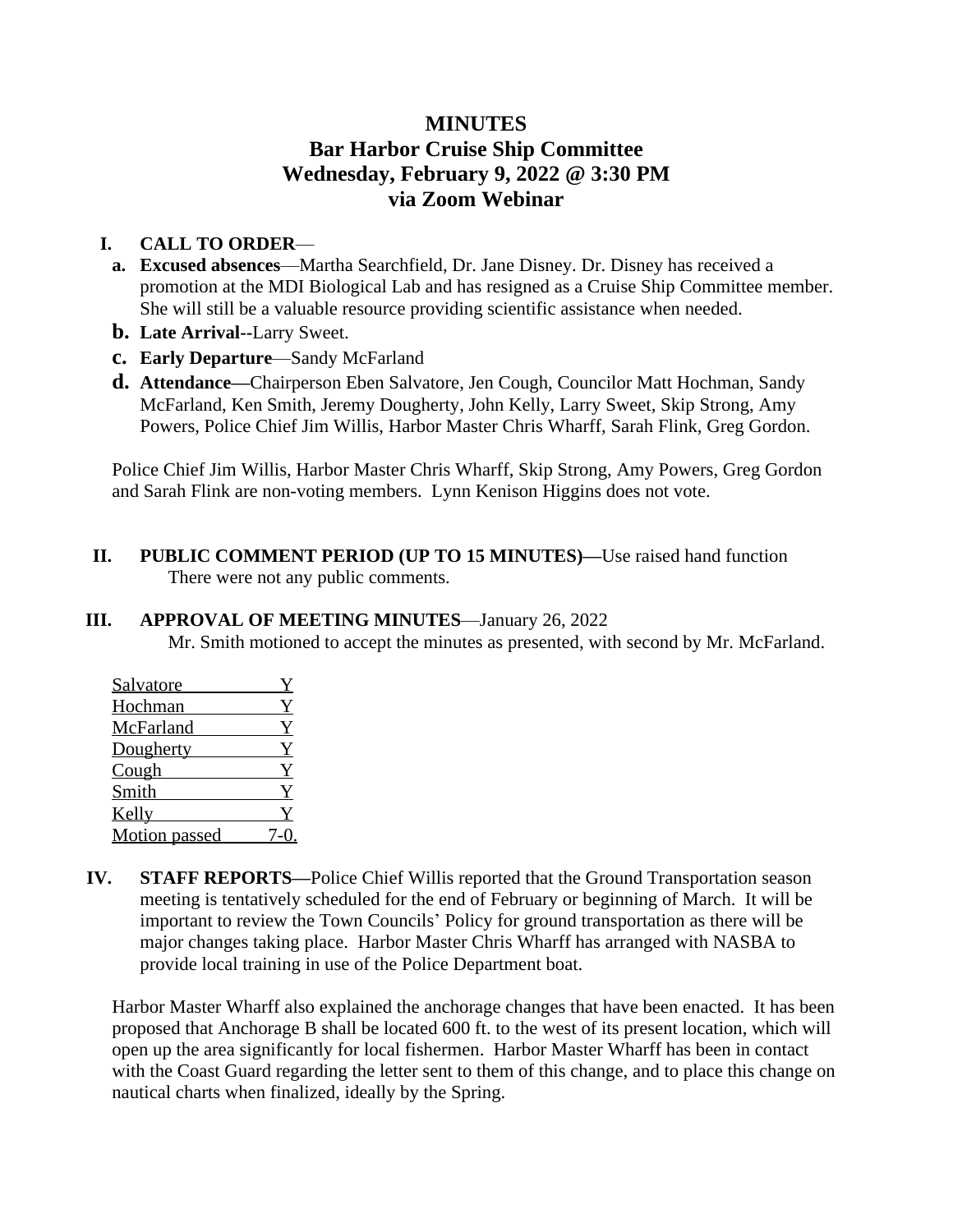There were not any significant changes in Cruise Ship reservations. Harbor Master Wharff reported there have been a few cancellations and 5 reservations awaiting confirmation for the 2022 season.

## **V. REGULAR BUSINESS--**

**a.** Review CLIA Feasibility Comments—The presentation changed due to CLIA representatives being called away prior to the start of the meeting. The discussion then focused on the letter sent by CLIA requesting that a "small ship" include passenger capacity of 1000, explaining that the number would be inclusive of luxury or boutique ships, which is the demand of the majority of passengers. These types of cruise ships are not as available in smaller size or capacity. Council member Mr. Hockman did not feel that this was a number that the Town Council would agree upon. Ms. Flink commented that Juneau destination has a 550 cap. After much discussion Mr. Kelly motioned that the Cruise Ship Committee recommend to the Town Council that the definition of "small ship" remain at the passenger capacity of 250. Motion seconded by Mr. Dougherty.

| Salvatore            |   |
|----------------------|---|
| Hochman              | Y |
| McFarland            | Y |
| Dougherty            | Y |
| Cough                | N |
| Smith                | N |
| Sweet                | N |
| Kelly                |   |
| <b>Motion</b> passed |   |

**b. Recommendation to Town Council**—Ms. Cough motioned to recommend to the Town Council, which was seconded by Mr. McFarland: For September and October that Saturdays become the "no ship day" of the week, while allowing no more than three small ships.

| Salvatore            | Y            |
|----------------------|--------------|
| Hochman              | $\mathbf{Y}$ |
| McFarland            | Y            |
| Dougherty            | Y            |
| Cough                | $Y_{\cdot}$  |
| Smith                | Y            |
| Sweet                | $\mathbf Y$  |
| Kelly                |              |
| <b>Motion</b> passed |              |

These changes would not affect any reservations that were made prior to the Town Councils' memorandum. There were Cruise Ship Committee members that felt the day of the week designated as "no ship day" and the number that would define a "small ship" still needed clarification by the Town Council. All the above recommendations would be formally prepared for presentation to the Town Council by Chairperson Salvatore for the Town Council Meeting on February 15<sup>th,.</sup> Motion was made by Mr. Smith for this to happen, with second by Ms. Cough.